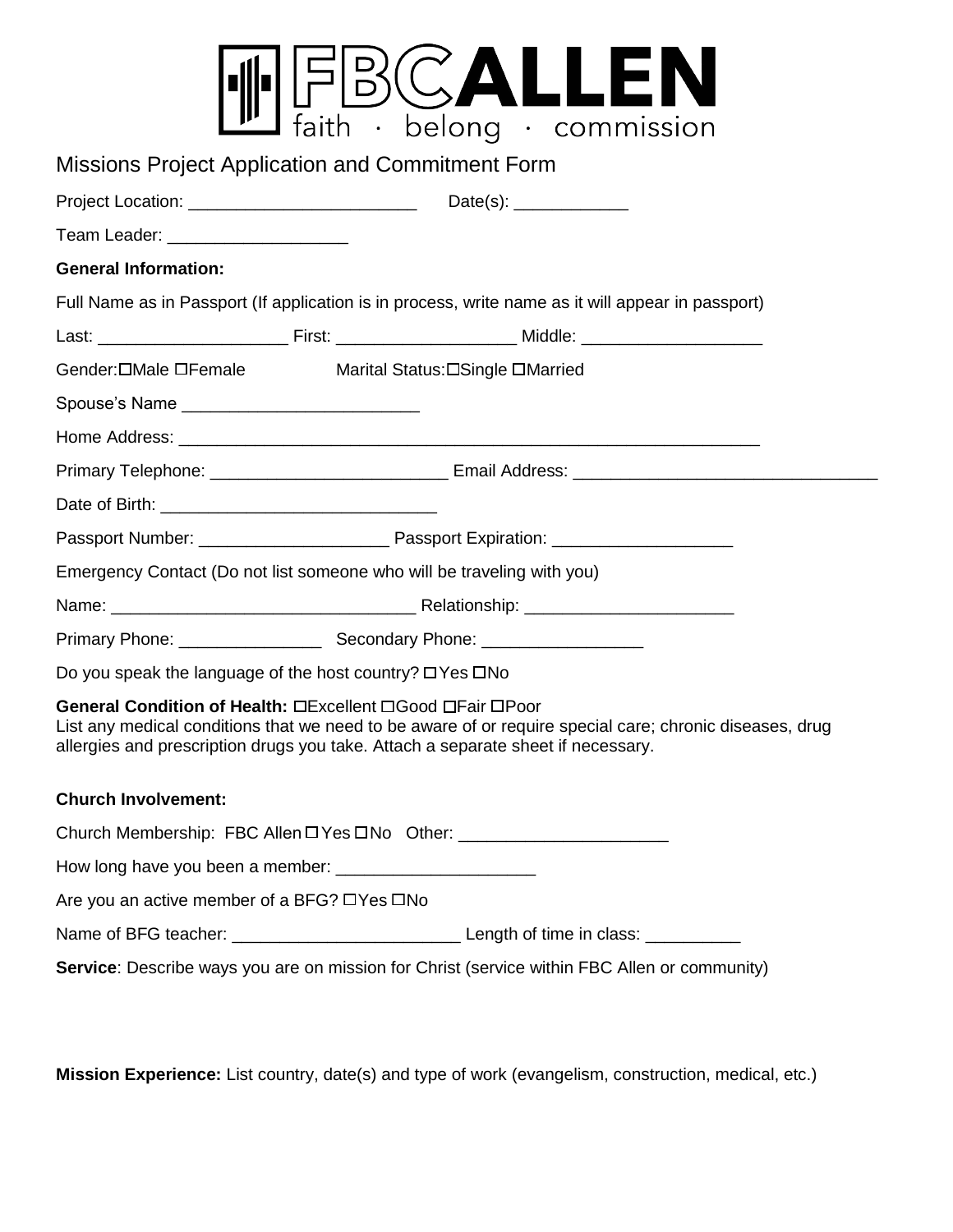## **Testimony of Salvation and Call to Go:**

Tell us about your salvation experience:

How is your life now that you know Him?

In what areas of your life have you seen spiritual growth over the last month, year and 3 years?

Describe ways you are on mission for Christ (service within FBCAllen community):

Briefly describe why you see God calling you to participate on this trip: